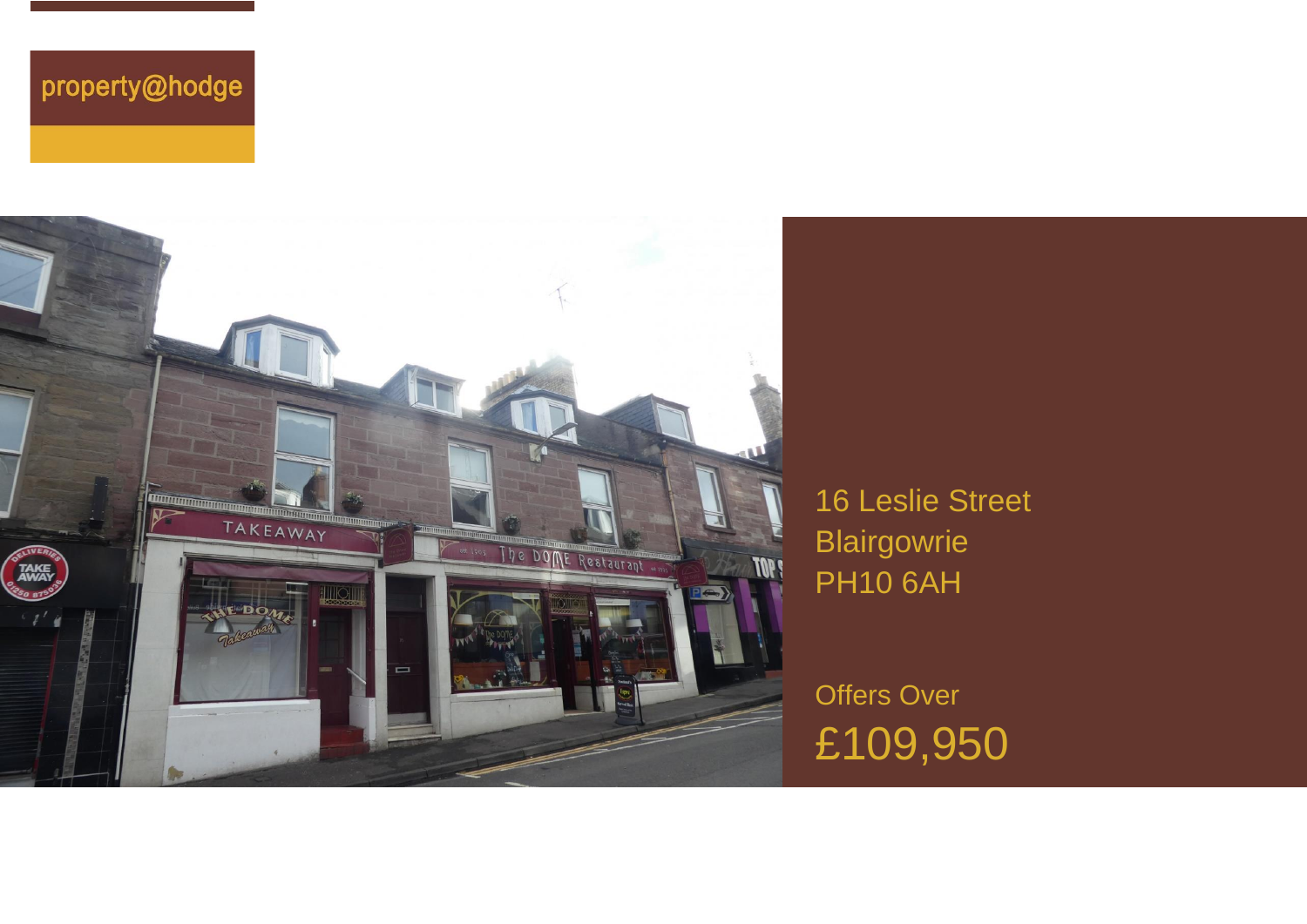This extremely spacious maisonette with its town centre location provides easy access to all amenities with both primary and secondary schools within walking distance. Entering from its own front door into an internal hall and stairway, the accommodation on the first floor comprises, kitchen, dining room, lounge, sitting room, bedroom and family bathroom, and on the upper floor three further bedrooms.

Benefitting from gas central heating and double glazing (one single glazed window excepted). A roof terrace is also a unique feature of this property and whilst requiring some upgrading, once completed this would provide a comfortable family home.

## **Lounge** 15'4 x 14'4 (4.67 x 4.37)

Two large windows to the front of the property provide this room with ample natural light. Two decorative alcoves. Multi-fuel stove. Double doors lead to the Dining Room

**Dining Room** 11'10 x 9'10 (3.61 x 3) Access can be gained from both the lounge and hallway. Good sized room with access onto roof terrace

**Kitchen** 11'6 x 10'0 (3.51 x 3.05) With timber panelled walls and fitted with a range of wall and base units. Gas range style cooker.

**W C Cloak** 3'11 x 3'10 (1.19 x 1.17) With w.c. and wash-hand basin.

**Sitting Room** 15'3 x 14'6 (4.65 x 4.42) This very large room could easily be an additional bedroom and is situated to the front of the property.

**Bedroom 1** 9'8 x 9'2 (2.95 x 2.79) A smaller double bedroom

**Family Bathroom** 10'8 x 7'11 (3.25 x 2.41) Partially wood panelled with a window to the rear. Coloured suite comprising a bath with mains shower over, w.c. and wash-hand basin

## **Upper Level Bedroom 2** 23'5 x 14'4 (7.14 x 4.37)

Partially wood panelled with a window to the rear. Coloured suite comprising a bath with mains shower over, w.c. and wash-hand basin

**Upper level Bedroom 3** 12'3 x 11'10 (3.73 x 3.61) Another large room with front and rear windows.

**Upper Level Bedroom 4** 23'6 x 10'9 (7.16 x 3.28) This room has a front facing window.





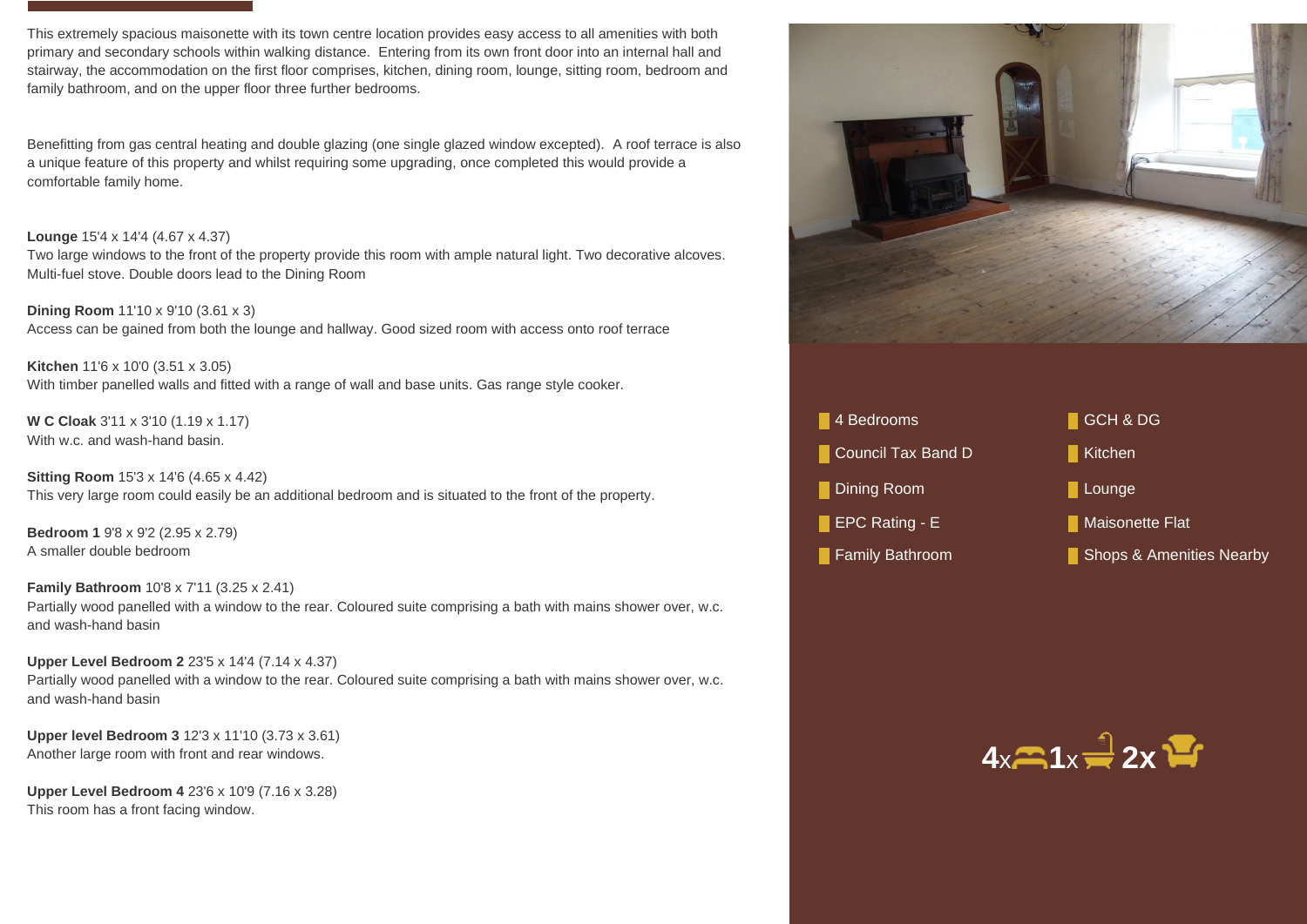